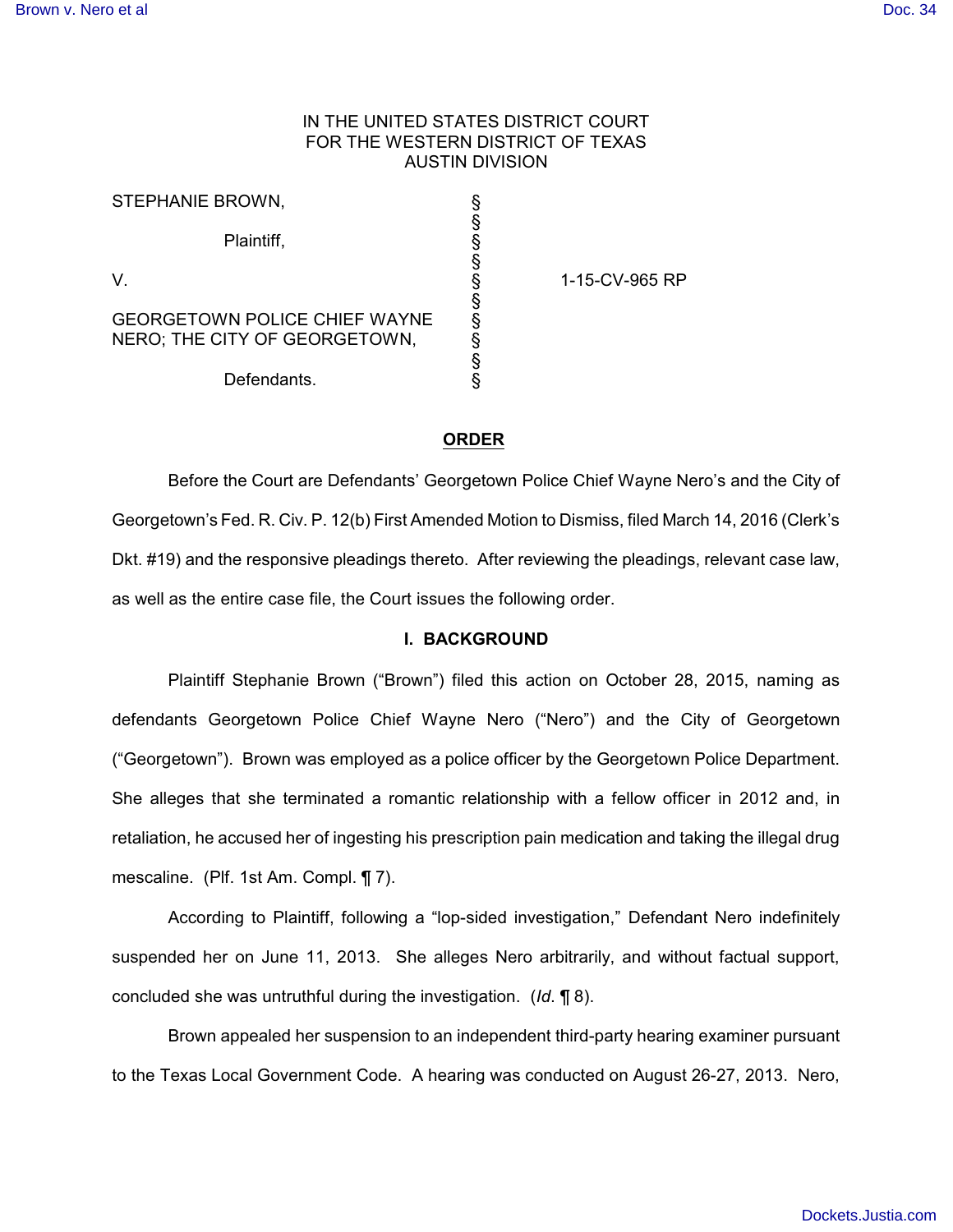as well Georgetown's attorney and Civil Service Director, attended the hearing. According to Brown, the hearing examiner made clear by his comments during the hearing that he would be ruling in Brown's favor. She alleges Nero nonetheless, prior to the issuance of the hearing examiner's decision, initiated a meeting with the District Attorney and County Attorney to inform them of Brown's alleged misconduct. In response, the two officials issued a joint "no-confidence" letter to Nero on October 31, 2013, informing Nero that their offices would no longer "accept cases in which [Brown] has played a role," based on her alleged untruthfulness. (*Id.* ¶¶ 9-12).

On November 1, 2013, the hearing examiner issued his decision. Brown states the hearing examiner found that Brown had taken pain medication which was not her own, although there were extenuating circumstances, and concluded Brown should receive a fifteen-day suspension. The hearing examiner also determined Georgetown failed to carry its burden to prove that the mescaline even existed, let alone that Brown knowingly ingested mescaline. The hearing examiner finally concluded Georgetown failed to carry its burden to prove that Brown was dishonest when questioned about the allegations. (*Id.* ¶¶ 13-15).

According to Plaintiff, although Nero contacted the District Attorney and County Attorney and informed them the hearing examiner ruled in Brown's favor, Nero did not provide them with the evidence from the hearing. Nor did Nero inform them that the hearing examiner specifically found there was no reason to believe Brown was untruthful. (*Id.* ¶ 16)

On November 7, 2013, Georgetown reinstated Brown with back-pay. On November 8, 2013, Nero again terminated Brown. In the termination letter Nero stated his decision was based on Brown's inability to perform an essential job function of testifying in court. Because Nero described his decision as non-disciplinary, Brown's attempt to appeal the decision with the Civil Service Commission was refused. Brown thereafter sought relief in Texas state court. The state district court originally granted the defendants' plea to the jurisdiction, but the appellate court reversed in part and the case remains pending after remand to the state district court. According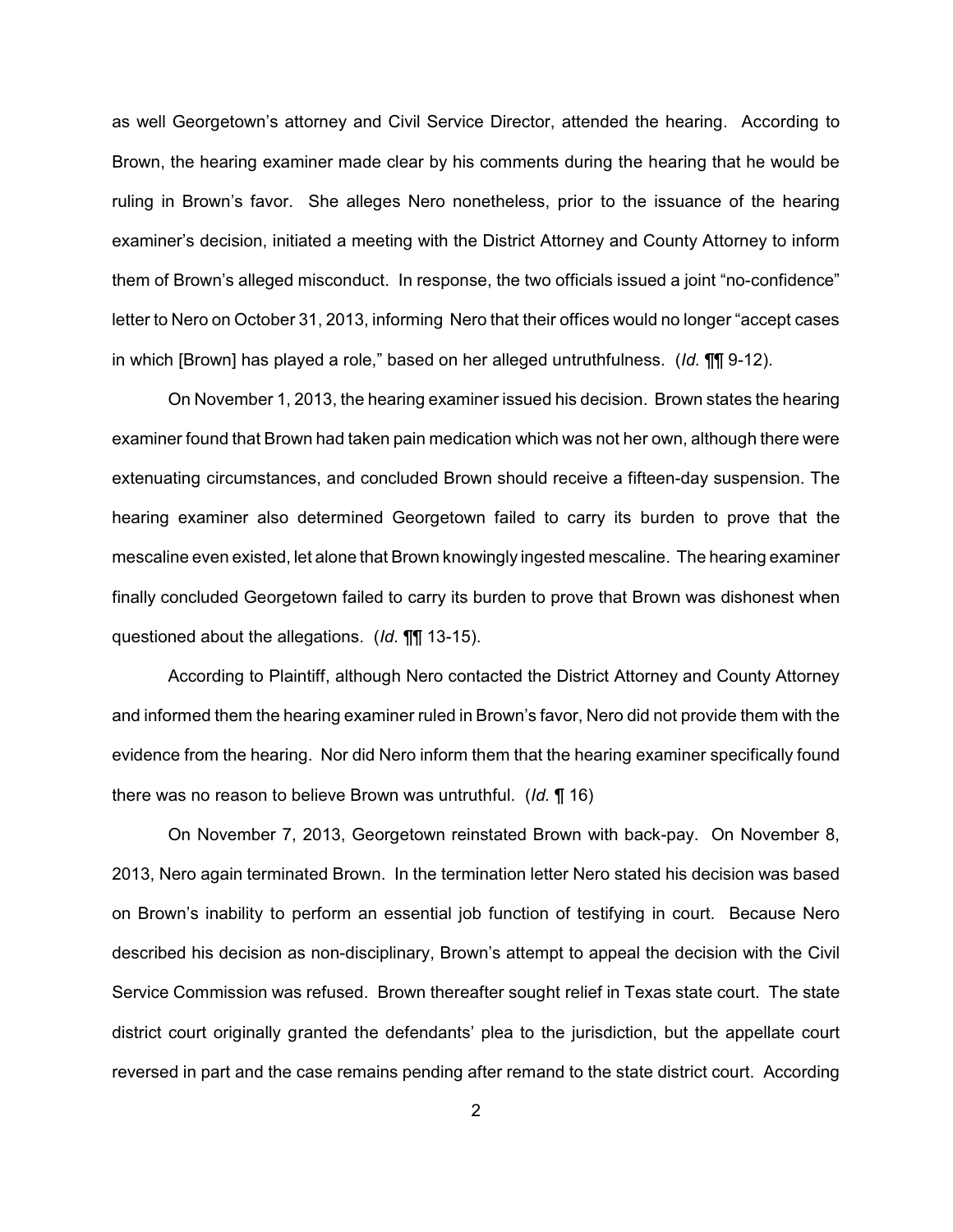to Brown, although both the District Attorney and County Attorney agreed to retract their joint letter of no-confidence, the letter remains in Georgetown's files and thus presents an active barrier to her employment. (*Id.* ¶¶ 17-23).

In this lawsuit, Plaintiff asserts a cause of action under 42 U.S.C. § 1983 ("Section 1983") for violation of her rights to procedural and substantive due process under the Fourteenth Amendment. (*Id.* ¶¶ 26-27). Plaintiff also asserts a cause of action under state law for defamation. (*Id.* ¶ 28). As relief, Plaintiff seeks monetary damages. (*Id.* ¶ 32).

Defendants have filed a motion seeking to dismiss Plaintiff's claims against them on a number of bases. Specifically, they contend: (1) the doctrine of qualified immunity bars Plaintiff's claims; (2) Plaintiff has failed to state actionable claims under Section 1983; (3) Plaintiff's defamation claim is barred by the statute of limitations and various immunity doctrines; and (4) Plaintiff's claims are not ripe. The parties have filed responsive pleadings and the motion is ripe for review.<sup>1</sup> As ripeness is jurisdictional, the Court will address that argument first

### **II. RIPENESS**

#### **A. Applicable Law**

Article III of the United States Constitution provides that federal courts have the power to decide only actual cases or controversies. U.S. CONST. art. III, § 2. The justiciability doctrines of standing, mootness, political question, and ripeness "all originate in Article III's 'case' or 'controversy' language." *DaimlerChrysler Corp. v. Cuno*, 547 U.S. 332, 352 (2006). The ripeness doctrine is also drawn "from prudential reasons for refusing to exercise jurisdiction." *Nat'l Park Hospitality Ass'n v. Dep't of Interior*, 538 U.S. 803, 808 (2003).

A case is properly dismissed for lack of "ripeness" when the case is "abstract or

 $1$  Attached to Plaintiff's response to Defendants' motion to dismiss is a pleading in which Plaintiff lists various "objections" to certain statements in the motion to dismiss, and seeks a ruling on those objections. The Court need not specifically rule on Plaintiff's objections because, as noted below, in a motion to dismiss a court must take as true all facts as alleged by a plaintiff.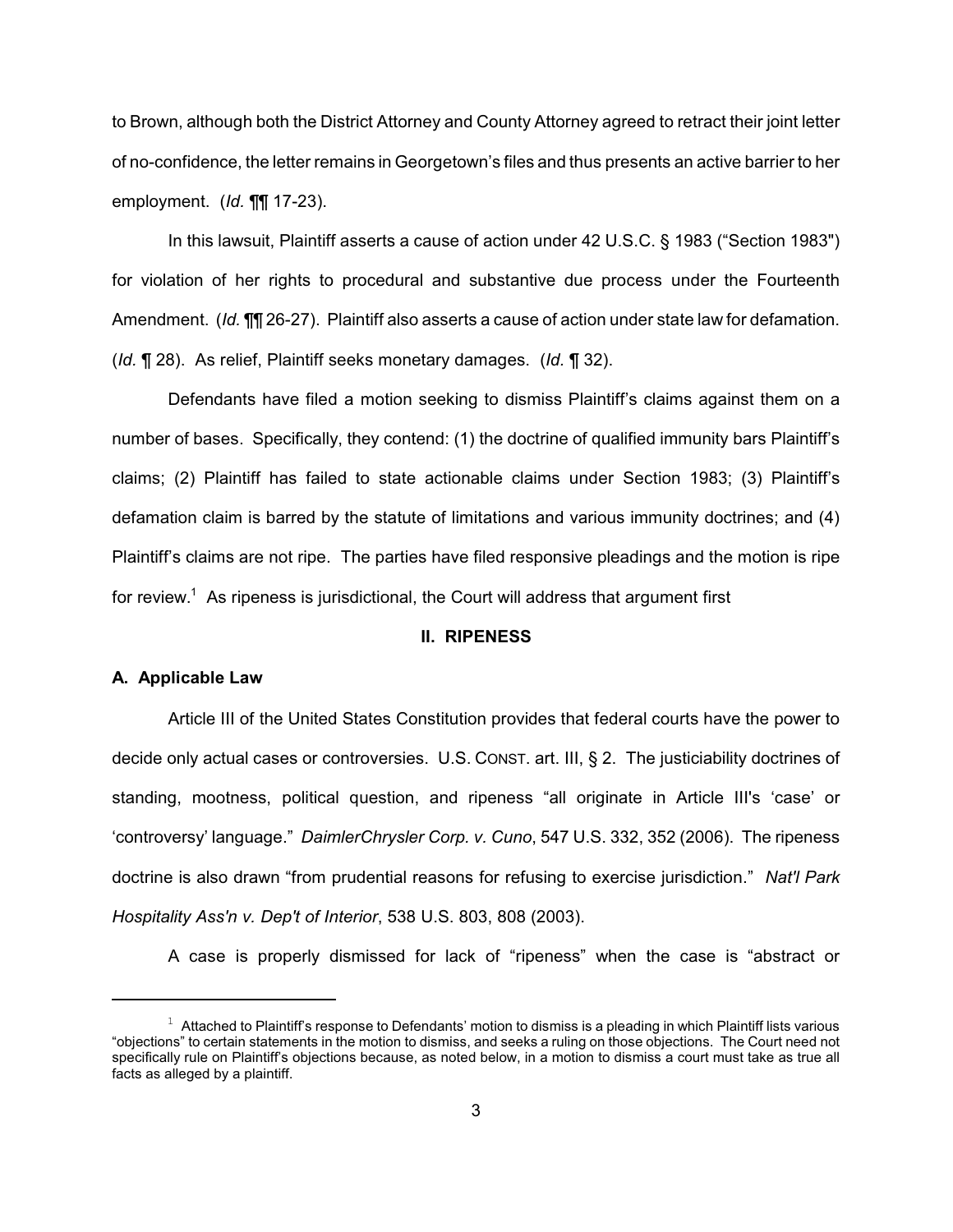hypothetical." *Choice Inc. of Texas v. Greenstein*, 691 F.3d 710, 714 (5th Cir. 2012). The key considerations are "the fitness of the issues for judicial decision and the hardship to the parties of withholding court consideration." *Id.* (quoting *Abbott Labs. v. Gardner*, 387 U.S. 136, 149 (1967)). "As a general rule, an actual controversy exists where 'a substantial controversy of sufficient immediacy and reality [exists] between parties having adverse legal interests.'" *Orix Credit Alliance, Inc. v. Wolfe*, 212 F.3d 891, 896 (5th Cir. 2000) (quoting *Middle S. Energy, Inc. v. City of New Orleans*, 800 F.2d 488, 490 (5th Cir. 1986)). "A case is generally ripe if any remaining questions are purely legal ones; conversely, a case is not ripe if further factual development is required." *Choice, Inc.*, 691 F.3d at 714. (quoting *New Orleans Pub. Serv., Inc. v. Council of New Orleans*, 833 F.2d 583, 586 (5th Cir. 1987)). However, "even where an issue presents purely legal questions, the plaintiff must show some hardship in order to establish ripeness." *Central & S.W. Servs., Inc. v. EPA*, 220 F.3d 683, 690 (5th Cir. 2000). Notably, the Supreme Court has stated a claim is not ripe if it rests on "contingent future events that may not occur as anticipated, or indeed may not occur at all." *Texas v. United States*, 523 U.S. 296, 300 (1998) (citations omitted). *See Roark & Hardee LP v. City of Austin*, 522 F.3d 533, 544 (5th Cir. 2008) ("[A] ripeness inquiry is often required when a party is seeking pre-enforcement review of a law or regulation.").

#### **B. Discussion**

Defendants maintain each of Plaintiff's claims should be dismissed because they are not ripe for adjudication. The basis for Defendants' argument is the ongoing state court proceedings filed by Plaintiff. According to Defendants, "the court of appeals concluded that the issues in this suit are not fit for judicial consideration" because "Plaintiff had not exhausted her administrative remedies." (Def. Mot. ¶ 39). Defendants maintain, as a result, "further factual development is required to adjudicate the Plaintiff's claims which will necessarily result from further state and administrative proceedings." (*Id*.).

4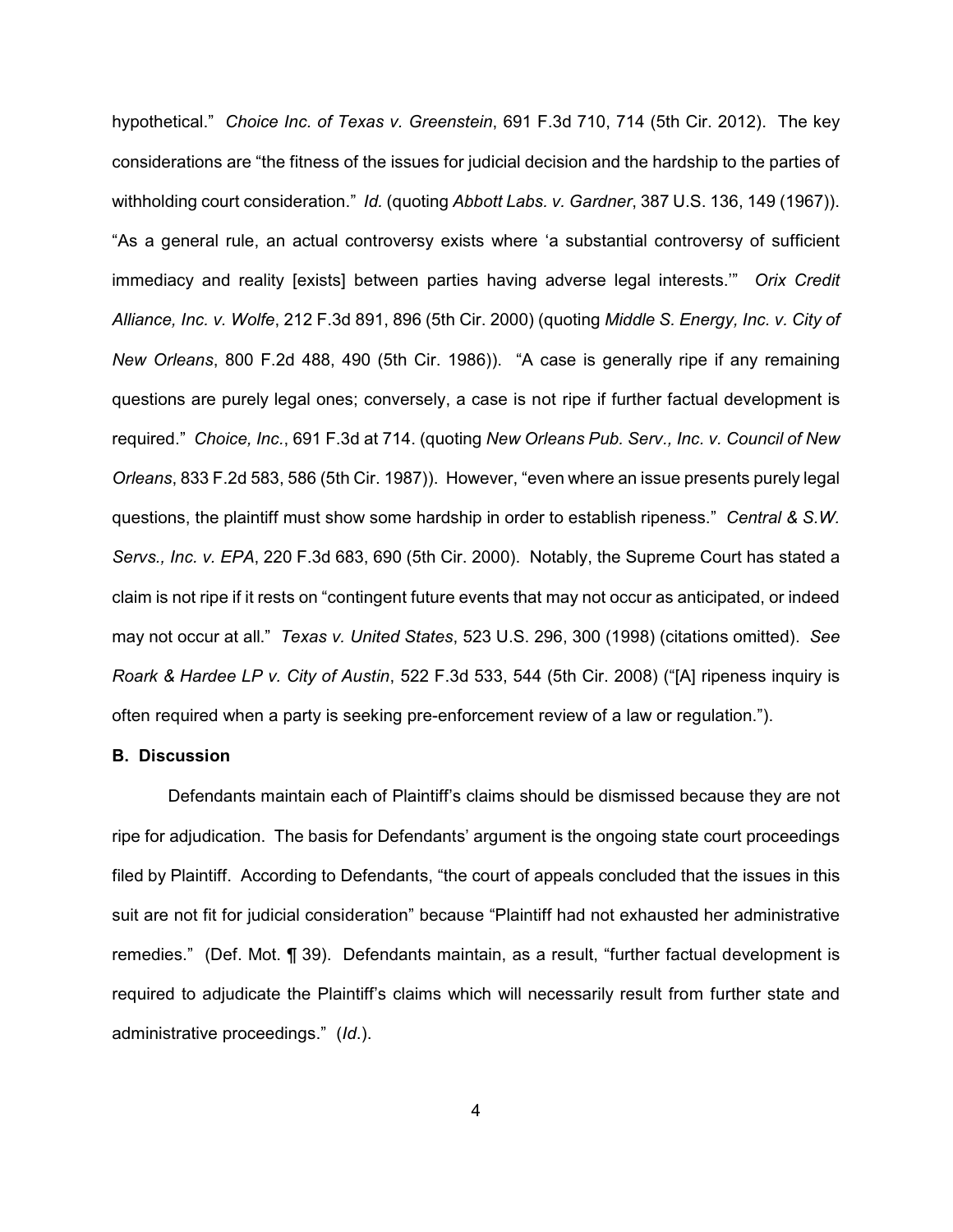As an initial matter, the Court notes Defendants have not provided a copy of Plaintiff's petition in the state action or otherwise identified the precise claims asserted by Plaintiff in that action. The appellate opinion indicates the claims Plaintiff raises in her state action arise solely under the Texas Civil Service Act. *Brown v. Nero*, 477 S.W.3d 448, 448-49 (Tex. App.–Austin 2015, pet. denied) (citing TEX. LOC. GOV'T CODE §§ 143.001-.403). In its opinion, the court of appeals concluded Nero had incorrectly labeled Brown's termination as non-disciplinary, and thus she was entitled to an appeal of her termination under the Civil Service Act. *Id*. at 451. The court of appeals also found because Brown had not appealed her termination, she had not exhausted her administrative remedies and thus both it and the trial court lacked jurisdiction to grant her request for reinstatement. *Id*. at 451-52.

In this case, Plaintiff asserts claims of violations of both her rights to due process concerning the second termination of her employment, as well as a claim for defamation. The Court has little trouble concluding Defendants have not shown Plaintiff's defamation claim lacks ripeness. There is no indication that the claim was raised by Plaintiff in her state action, nor any showing that the state action will result in further factual development related to that claim.

Nor is Defendants' reliance on the state appellate court's conclusion regarding exhaustion well-founded for at least two reasons. First, the state appellate court's holding addresses Plaintiff's request for reinstatement of her employment. However, as discussed below, Plaintiff is not requesting that relief in this action. Second, the Fifth Circuit has clearly stated "exhaustion of state remedies is not required before a plaintiff can bring suit under § 1983 for denial of due process." *Bowlby v. City of Aberdeen*, 681 F.3d 215, 222 (5th Cir. 2012) (citing *Patsy v. Bd. of Regents of State of Fla.*, 457 U.S. 496, 516 (1982)). Defendants' contention to the contrary is without legal foundation.

Moreover, procedural due process looks not to the justness of the interest, but the means by which the deprivation of the interest was effected, thus the injury is not the value of the property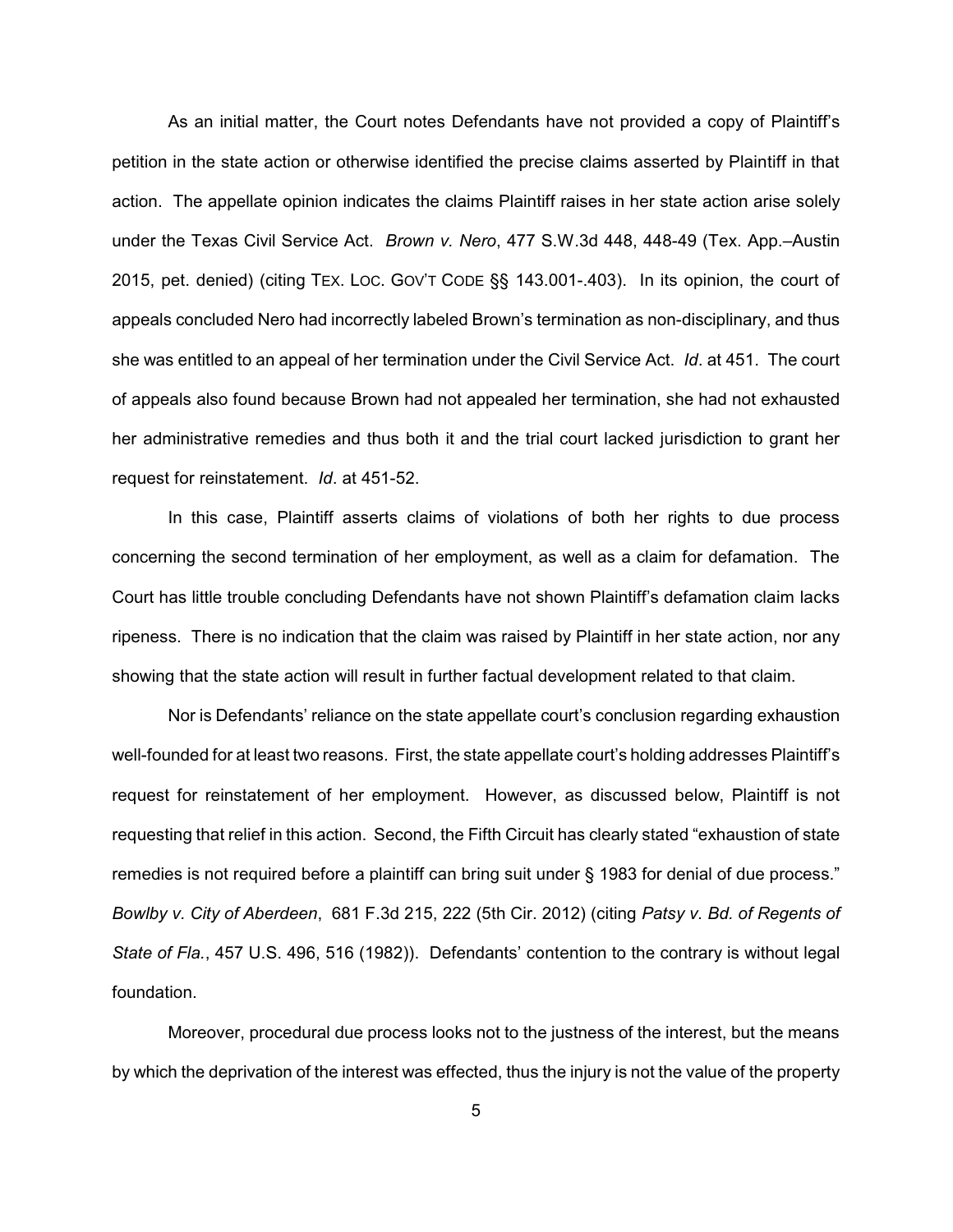taken, but the fact that it was taken without sufficient process. *Bowlby*, 681 F.3d at 222. Accordingly, Plaintiff's procedural due process claims became ripe at the moment of deprivation and the pendency of Plaintiff's state court action is of no moment. *See id*. ("Because, as the district court recognized, Bowlby was due predeprivation process, she suffered a due process injury when the City revoked her business permits, notwithstanding the fact that they may have been reinstated at some later date had she appealed the Board's decision."). *See also Carey v. Piphus*, 435 U.S. 247, 266 (1978) ("Even if respondents' suspensions were justified, and even if they did not suffer any other actual injury, the fact remains that they were deprived of their right to procedural due process."); *Nasierowski Bros. Inv. Co. v. City of Sterling Heights*, 949 F.2d 890, 894 (6th Cir. 1991) ("In sum, Nasierowski's injury stemming from the deprivation of procedural due process was immediately sustained and concretely felt, notwithstanding the absence of a 'final' decision from the City concerning the appropriate development of the property."). The Court therefore declines to dismiss Plaintiff's claims for lack of ripeness.

### **III. MOTION TO DISMISS**

### **A. Standard of Review**

When evaluating a motion to dismiss for failure to state a claim under Rule 12(b)(6) the complaint must be liberally construed in favor of the plaintiff and all facts pleaded therein must be taken as true. *Leatherman v. Tarrant Cty. Narcotics Intelligence & Coordination Unit*, 507 U.S. 163, 164 (1993); *Baker v. Putnal*, 75 F.3d 190, 196 (5th Cir. 1996). Although Federal Rule of Civil Procedure 8 mandates only that a pleading contain a "short and plain statement of the claim showing that the pleader is entitled to relief," this standard demands more than unadorned accusations, "labels and conclusions," "a formulaic recitation of the elements of a cause of action," or "naked assertion[s]" devoid of "further factual enhancement." *Bell Atl. v. Twombly*, 550 U.S. 544, 555 (2007). Rather, a complaint must contain sufficient factual matter, accepted as true, to "state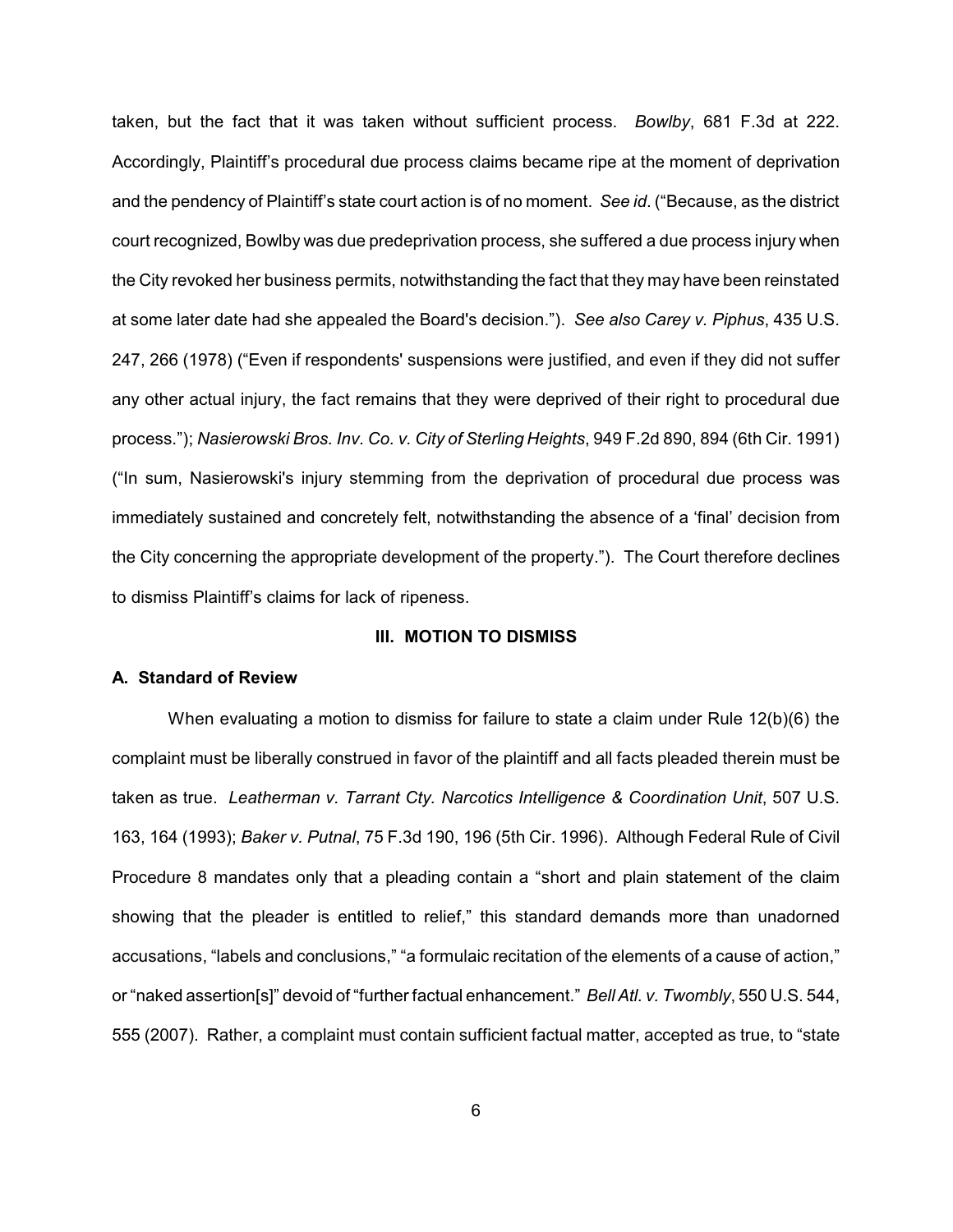a claim to relief that is plausible on its face." *Id.* at 570. The court must initially identify pleadings that are no more than legal conclusions not entitled to the assumption of truth, then assume the veracity of well-pleaded factual allegations and determine whether those allegations plausibly give rise to an entitlement to relief. If not, "the complaint has alleged–but it has not 'show[n]'–'that the pleader is entitled to relief.'" *Ashcroft v. Iqbal*, 556 U.S. 662, 679 (2009) (quoting FED. R. CIV. P. 8(a)(2)).

## **B. Section 1983 Claims Against Nero**

Defendants argue Plaintiff's Section 1983 claims against Nero fail because she has failed to allege facts establishing a constitutional violation and because Nero is entitled to qualified immunity from Plaintiffs' claims. A government official is entitled to qualified immunity unless the official violated a statutory or constitutional right that was clearly established at the time of the challenged conduct. *Carroll v. Carman*, 135 S. Ct. 348, 350 (2014). *See also Messerschmidt v. Millender*, 132 S. Ct. 1235, 1244-45 (2012) (government officials entitled to immunity "insofar as their conduct does not violate clearly established statutory or constitutional rights of which a reasonable person would have known"). This requires a two-part analysis which requires examining if "the official violated a statutory or constitutional right," and "the right was 'clearly established' at the time of the challenged conduct." *Lane v. Franks*, 134 S. Ct. 2369, 2381 (2014) (quoting *Ashcroft v. al–Kidd*, 563 U.S. 731, 735 (2011)).

In arguing Nero is entitled to qualified immunity from Plaintiff's claims, Defendants focus only on the first part of the analysis. Thus, both attacks on Plaintiff's Section 1983 claims rest on the contention that Plaintiff has failed to state facts sufficient to establish Nero violated her constitutional rights. Accordingly, the Court will turn to that question.

Defendants first argue Plaintiff has failed to demonstrate a protected property interest sufficient to support a claim for deprivation of procedural due process. In a section 1983 cause of

7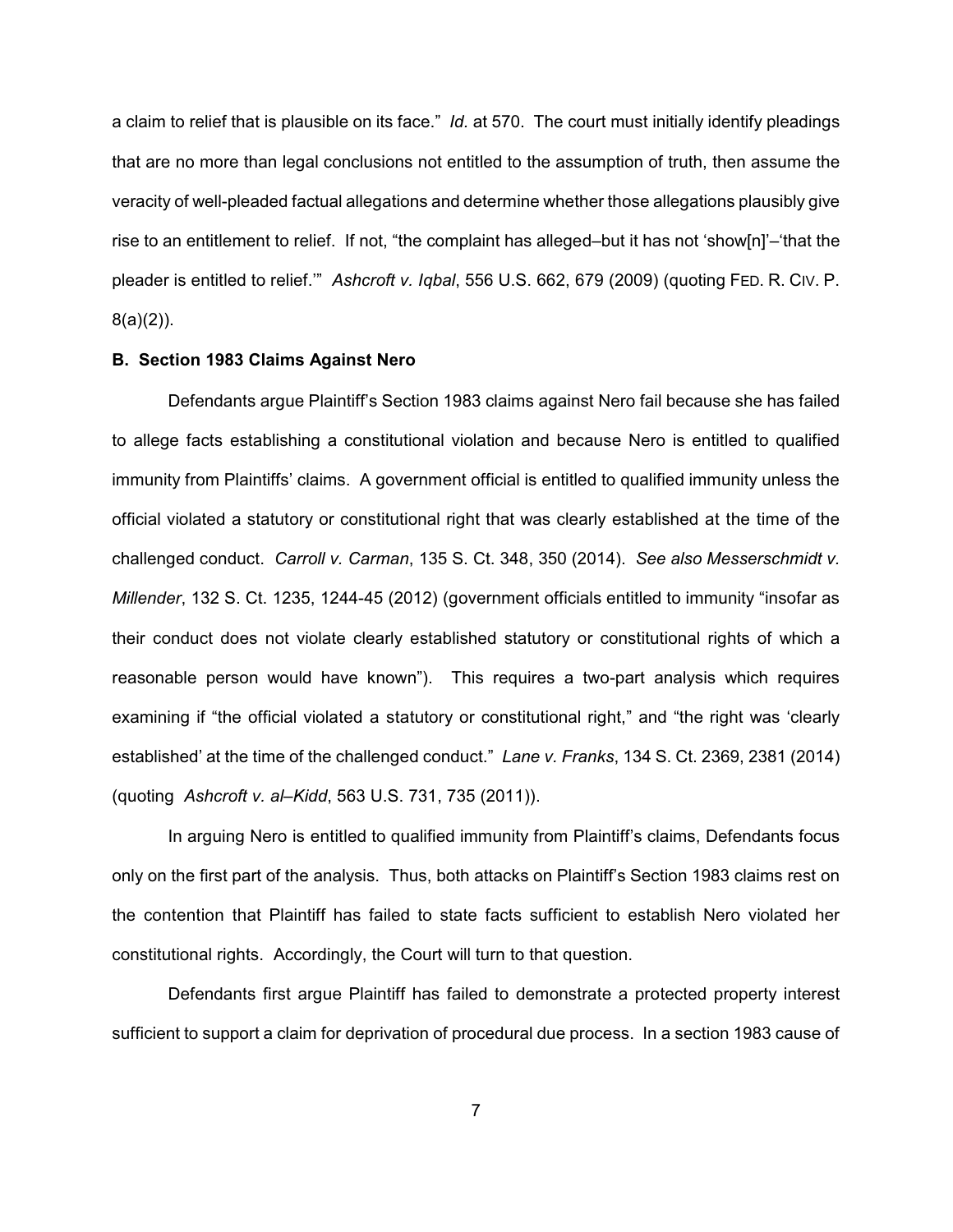action asserting a due process violation, a plaintiff must first identify a liberty or property interest protected by the Fourteenth Amendment and then identify a state action that resulted in a deprivation of that interest. *Swarthout v. Cooke*, 562 U.S. 216, 219 (2011); *Kentucky Dep't of Corr. v. Thompson*, 490 U.S. 454, 460 (1989). Plaintiff contends, and Defendants do not disagree, that police officers in Texas have a protected property interest in their employment. *See* TEX. LOCAL GOV'T CODE ANN. § 143.001, *et seq*. (governing civil service regulations for police officers); *Johnson v. City of Shelby*, F. App'x , 2016 WL 1138301, at \*3 (5th Cir. Mar. 23, 2016) (employee can have property interest in continued employment if it is "created directly by state statute or by a written contract," quoting *Johnson v. Sw. Miss. Reg'l Med. Ctr.*, 878 F.2d 856, 858 (5th Cir. 1989)). Defendants, however, maintain Plaintiff has abandoned any property interest she may have in continued employment with the Georgetown Police Department because she is not seeking reinstatement, but only monetary damages.

Defendants do not cite any authority to support their argument that "abandonment" bars a due process claim. Nor does the Court find it logically compelling. Plaintiff was undeniably deprived of a property interest. That deprivation, if not preceded by the appropriate process, constitutes a constitutional violation. The form of relief Plaintiff seeks for that injury does not act to negate the existence of the violation.

Plaintiff also points out that Defendants' contention of "abandonment" is incorrect. She explains that she is continuing to seek reinstatement of her employment as a Georgetown police officer under state law in her ongoing state court proceedings. Her request for solely monetary damages in this case does not, therefore, equate to an abandonment of her property interest.<sup>2</sup> Accordingly, Nero is not entitled to dismissal on this basis.

 $1$  In supplemental briefing, Plaintiff suggests for the first time that the failure of Defendants to reinstate her employment after the state appellate court reversed the district court's dismissal constitutes a new violation of her rights to due process. As Defendants point out, Plaintiff has not alleged such a claim in her live complaint. The claim thus need not be addressed as it is not properly before the Court.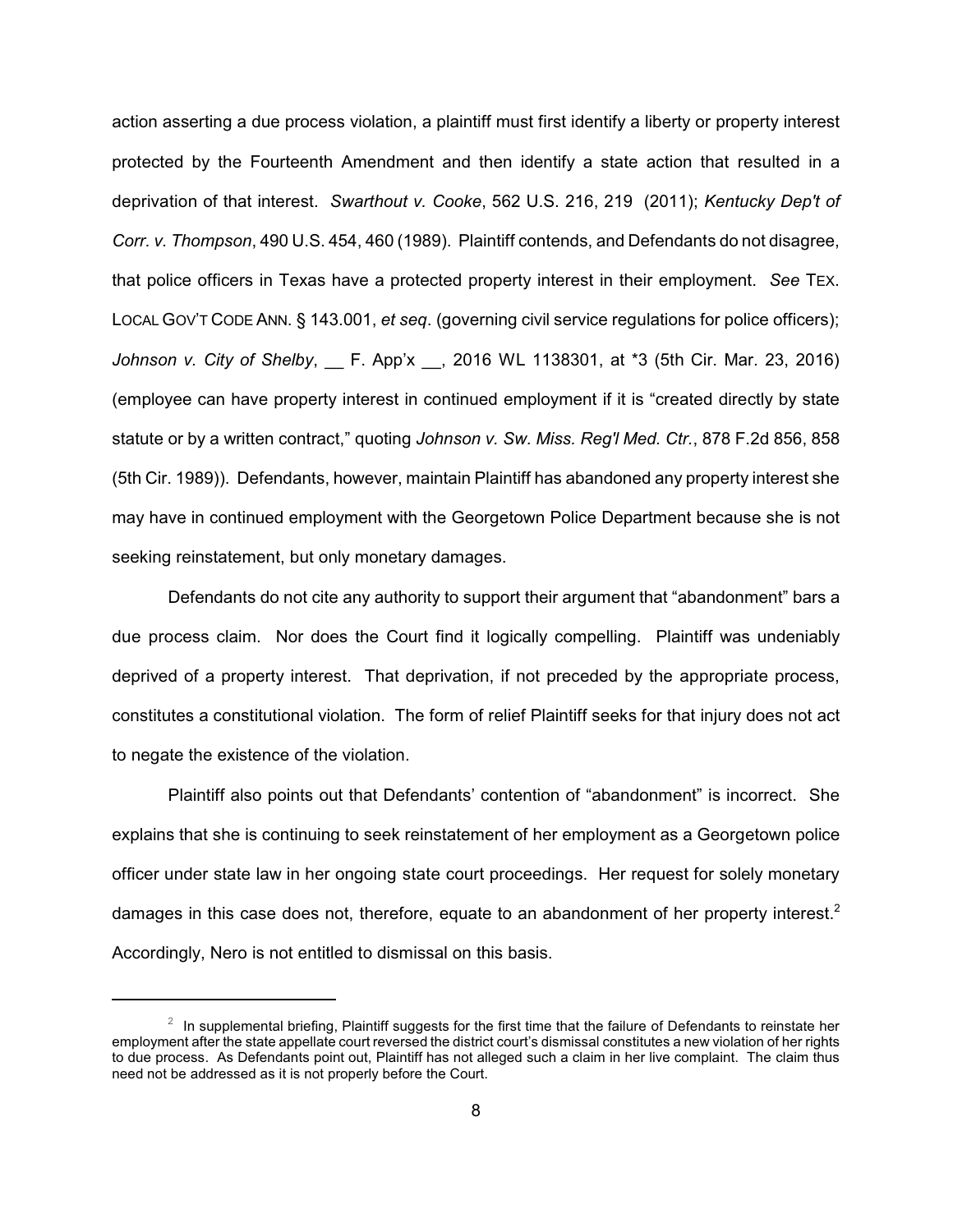Defendants next argue Plaintiff's procedural due process claim fails because she has not alleged facts which show the process she has received was constitutionally deficient. Although not precisely clear, it appears Defendants contend that, following the appellate court's decision in Plaintiff's state action, Plaintiff now has the ability to appeal the second termination of her employment and thus is being afforded due process.

Defendants' argument misunderstands the nature of a procedural due process claim. Due process requires an "opportunity to be heard at a meaningful time and in a meaningful manner." *Mathews v. Eldridge*, 424 U.S. 319, 333 (1976) (internal quotation omitted). "In most cases, a 'meaningful time' means prior to the deprivation of the liberty or property right at issue." *Bowlby*, 681 F.3d at 220. The Supreme Court has described the requirement "that an individual be given an opportunity for a hearing before he is deprived of any significant property interest" as "the root requirement of the Due Process Clause." *Cleveland Bd. Of Educ. v. Loudermill*, 470 U.S. 532, 542 (1985) (quoting *Boddie v. Connecticut*, 401 U.S. 371, 379 (1971)).

In this case, Plaintiff has alleged she was not afforded any process prior to the second termination of her employment. She has also alleged she was not permitted post-deprivation process in the form of an appeal following termination of her employment. Defendants provide no support for the proposition that the possibility of a belated appeal is sufficient to vindicate Plaintiff's right to process prior to deprivation. They have thus failed to show Plaintiff has not alleged a constitutional violation based on a lack of pre-deprivation process.

As to Plaintiff's claim based on a denial of post-deprivation process, Defendants cite the Supreme Court's decision in *Loudermill* as supportive of their contention that a delay in postdeprivation process does not constitute a constitutional deprivation. Their citation is inapposite, however. The plaintiff In *Loudermill* was complaining that a denial of a "speedy resolution" of postdeprivation proceedings violated due process. The Supreme Court held the fact that postdeprivation proceedings took nine months to conclude was not itself a separate constitutional

9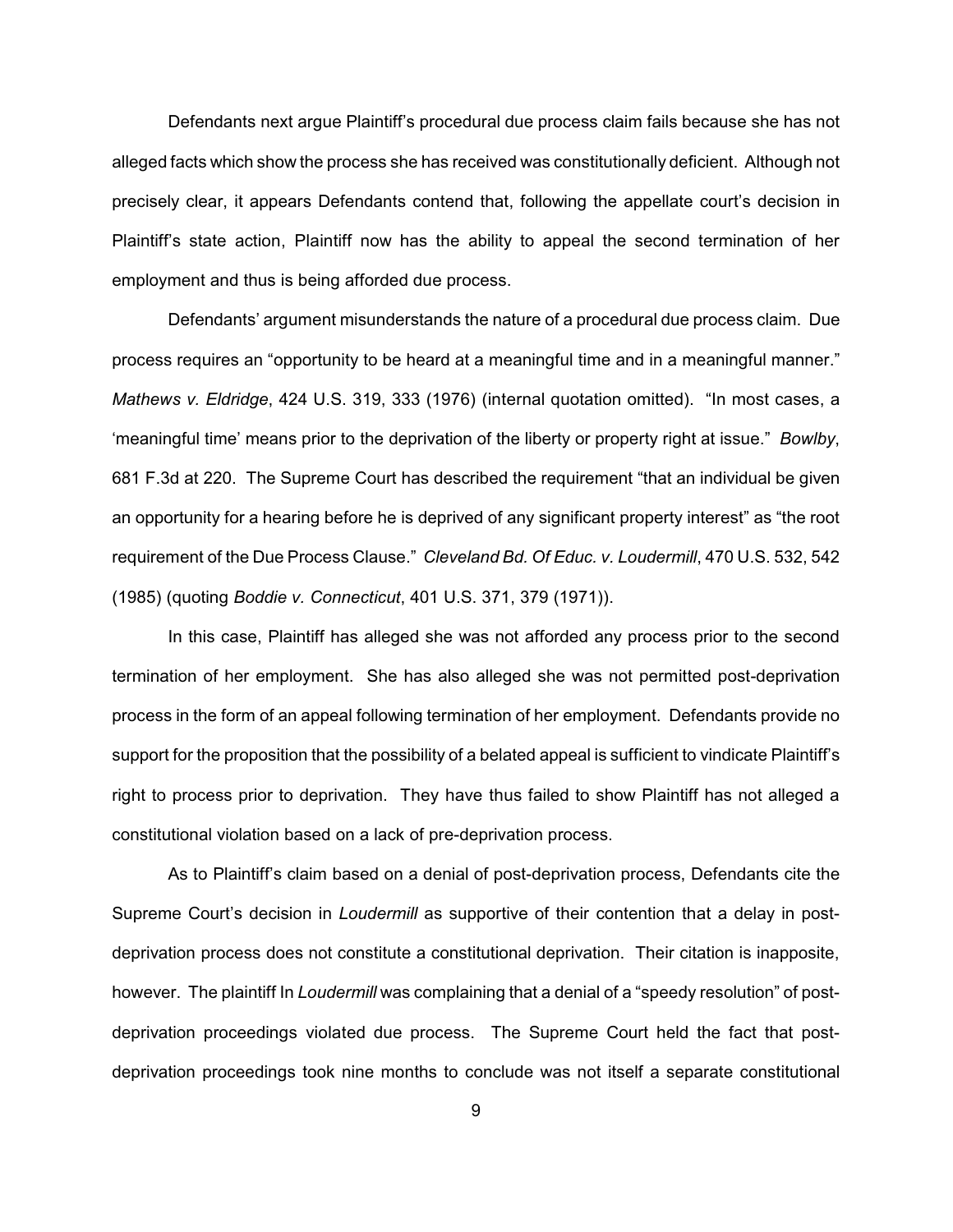deprivation, as the complaint revealed nothing about the delay except that it stemmed in part from the thoroughness of the procedures. *Loudermill*, 470 U.S. at 547. However, the Supreme Court also noted that, because due process requires provision of a hearing "at a meaningful time," at some point, "a delay in the post-termination hearing would become a constitutional violation." *Id*. Plaintiff here is not complaining of a delay of resolution of post-deprivation process. Rather, she has alleged that, at the time she filed this action, some two years had elapsed after the termination of her employment and she had not yet been afforded an appeal. The Court has little trouble concluding this allegation states a violation of procedural due process.

Defendants also contend Plaintiff has failed to sufficiently allege her claim of a violation of her right to substantive due process. "Public officials violate substantive due process rights if they act arbitrarily or capriciously." *Finch v. Fort Bend Indep. Sch. Dist.*, 333 F.3d 555, 562–63 (5th Cir. 2003). To prove a substantive due process violation in the employment context, "an employee must show that a public employer's decision 'so lacked a basis in fact' that it could be said to have been made 'without professional judgment.'" *Jones v. Louisiana Bd. of Sup'rs of Univ. of Louisiana Sys.,* 809 F.3d 231, 240 (5th Cir. 2015) (quoting Texas v. Walker, 142 F.3d 813, 819 (5th Cir.1998)).

Defendants maintain Plaintiff's allegations are merely unsubstantiated assertions concerning events that occurred during the civil service hearing for the first termination of her employment. They first contend those allegations are insufficient because Plaintiff's claims rest on the second termination of her employment and the allegations are thus irrelevant. Defendants also contend the allegations are insufficient because Plaintiff has not provided transcript excerpts of the hearing to substantiate her allegations. The Court finds neither contention persuasive.

As to the Defendants' first contention, Plaintiff has alleged that the second termination of her employment was the result of Nero's characterization of her conduct as dishonest in regard to the first termination of her employment. Plaintiff alleges the hearing examiner specifically found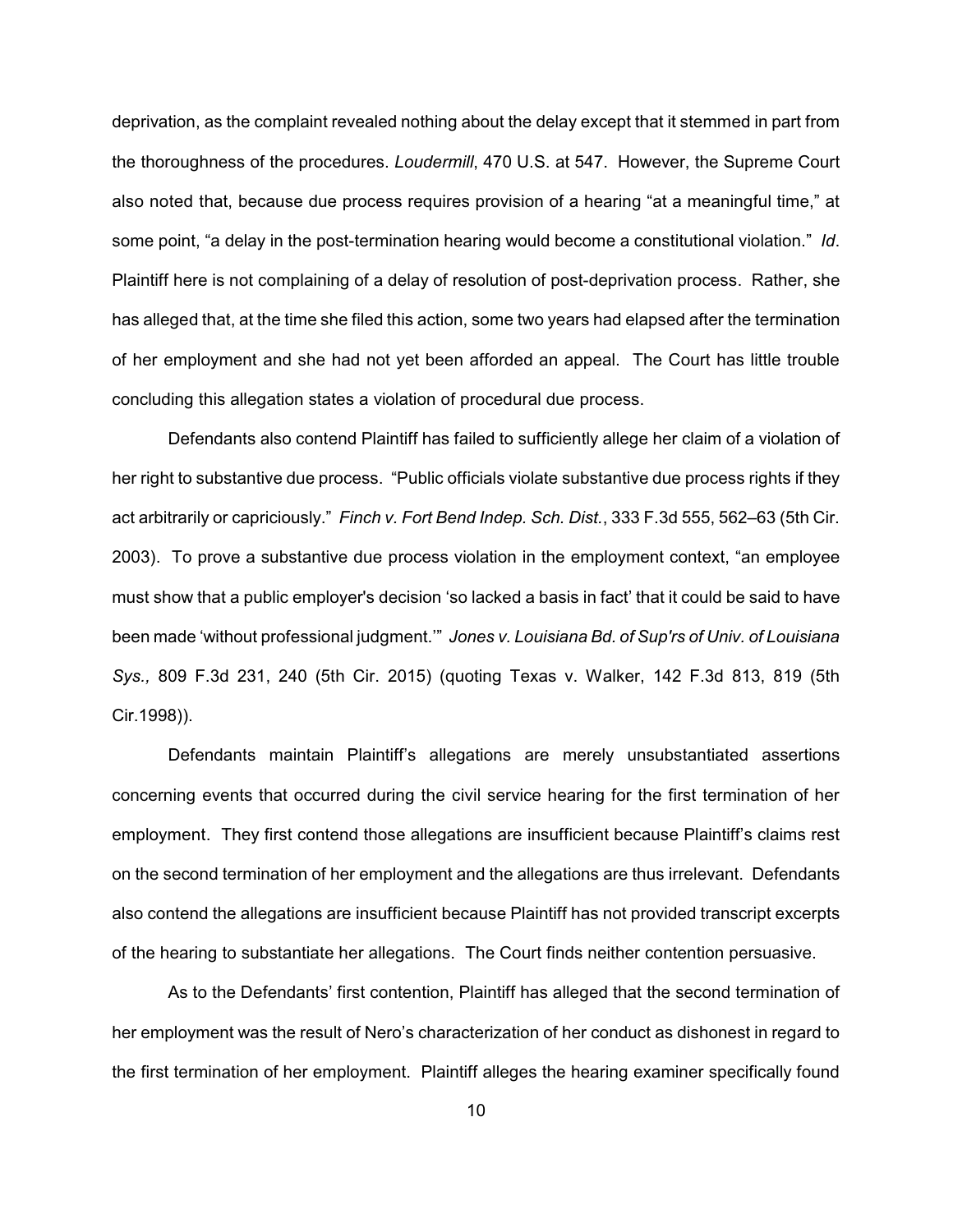Georgetown failed to carry its burden to prove her dishonesty. (Plf. 1st Am. Comp. ¶ 15). The civil service hearing related to the first termination of her employment is thus clearly relevant to Plaintiff's claims in this lawsuit.

As to their second contention, Defendants appear to misunderstand the burden placed on Plaintiff at this stage of the litigation. In pleading her claims, a plaintiff is not required to provide evidentiary support. Rather, she is required to plead facts, which if taken as true, would be sufficient to state a claim for relief. Plaintiff's allegations are specific, rather than conclusory recitations of the elements of her cause of action. That they are not supported by admissible evidence is of no significance at this stage of the litigation. Accordingly, the Court concludes Nero has not shown he is entitled to dismissal of Plaintiff's Section 1983 claims against him.

#### **C. Section 1983 Claims Against Georgetown**

Defendants also contend Plaintiff's Section 1983 claims against Georgetown should be dismissed. They first contend, because Georgetown is entitled to the "derivative protections" of its employees' immunity defenses, Nero's qualified immunity bars Plaintiff's claims. Because the Court has concluded Nero has not shown he is entitled to qualified immunity at this stage, the argument is unavailing.

Defendants also maintain Plaintiff has not alleged facts sufficient to state a claim against Georgetown under Section 1983. A plaintiff asserting Section 1983 claims against a municipality must show "(1) an official policy (2) promulgated by the municipal policymaker (3) [that was also] the moving force behind the violation of a constitutional right." *Peterson v. City of Fort Worth*, 588 F.3d 838, 847 (5th Cir. 2009). Defendants argue Plaintiff has not identified any official policy on the part of Georgetown which resulted in the termination of her employment.

In her complaint, Plaintiff has alleged Nero is a policy-maker for Georgetown. (Plf. 1st Am. Compl. ¶ 30). A municipality's chief of police is presumptively a policy-maker, and Defendants do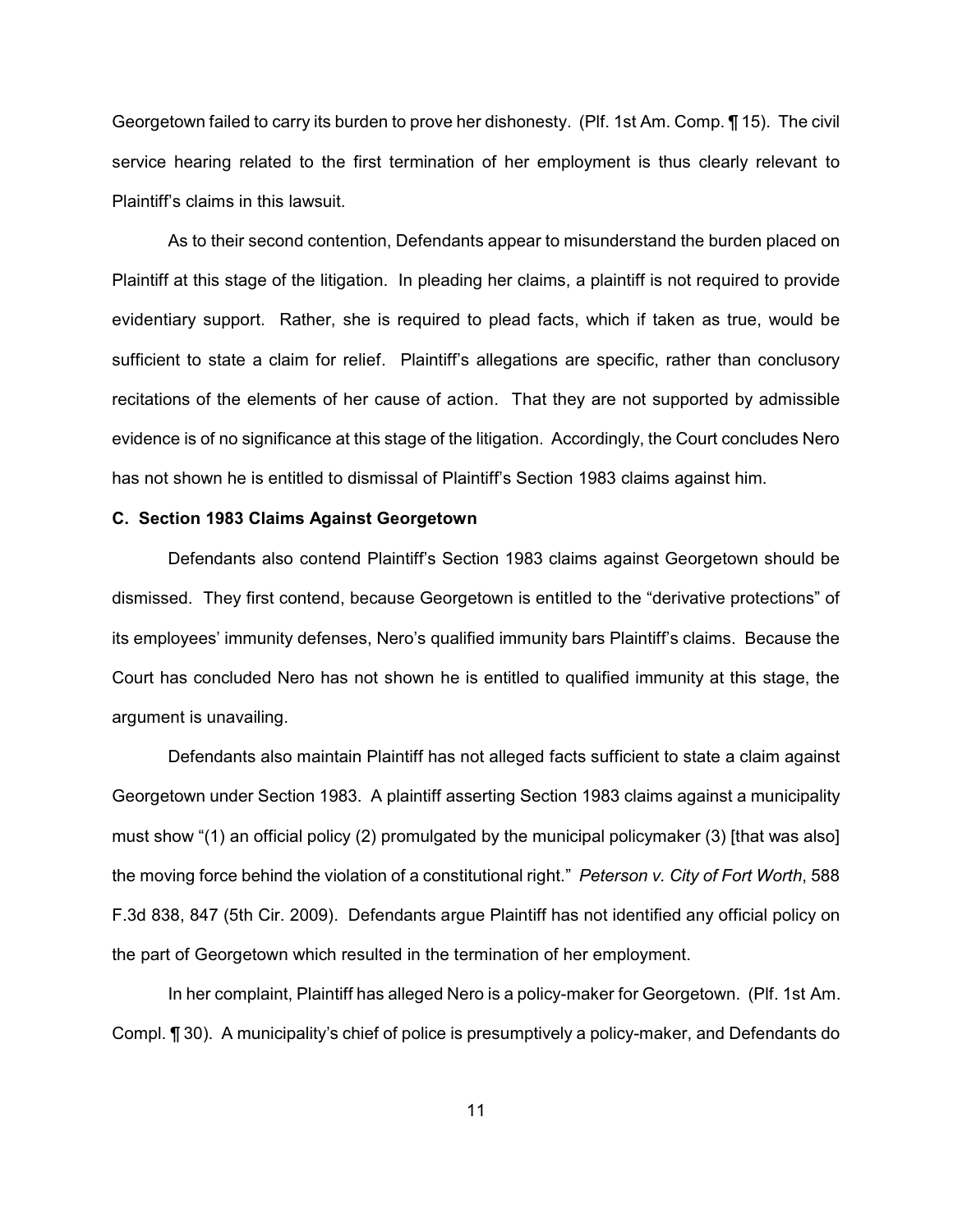not suggest otherwise. *See Piotrowski v. City of Houston*, 237 F.3d 567, 579 (5th Cir. 2001); *Webster v. City of Houston*, 735 F.2d 838, 842 (5th Cir.1984). The Fifth Circuit has concluded "[a] single decision may create municipal liability if that decision were made by a final policymaker responsible for that activity," *Woodard v. Andrus*, 419 F.3d 348, 352 (5th Cir. 2005) (quoting *Brown v. Bryan Cty*, 67 F.3d 1174, 1183 (5th Cir.1995)). Because Plaintiff's claims are based on the acts of Nero, a policy-maker for Georgetown, Georgetown may be subject to liability under Section 1983. *See Pembaur v. City of Cincinnati*, 475 U.S. 469, 483–84 (1996) ("municipal liability under § 1983 attaches where-and only where-a deliberate choice to follow a course of action is made from among various alternatives by the official or officials responsible for establishing final policy with respect to the subject matter in question."); *Monell v. Dep't of Soc. Servs. of City of New York*, 436 U.S. 658, 694 (1978) (municipality and/or its policymakers may be held liable under § 1983 "when execution of a government's policy or custom ... by those whose edicts or acts may fairly be said to represent official policy, inflicts the injury...."). Accordingly, Georgetown is not entitled to dismissal of Plaintiff's Section 1983 claims.

## **D. Defamation**

Defendants finally argue Plaintiff's defamation claim should be dismissed for several reasons, including that the claim is barred by the applicable statute of limitations. Under Texas the statute of limitations applicable to defamation is one year. TEX. CIV. PRAC. & REM. CODE ANN. § 16.002(a); *Nath v. Texas Children's Hosp*., 446 S.W.3d 355, 370 (Tex. 2014). According to Defendants, because Plaintiff filed this lawsuit more than one year after August 30, 2013, the date Nero met with the District and County Attorney which lead to the subsequent issuance of the noconfidence letter, her claim of defamation based on that letter is properly dismissed.

Plaintiff contends her claim is not barred because Defendants are incorrect as to the date on which her claim accrued. As Plaintiff points out, a defamation cause of action may arise multiple